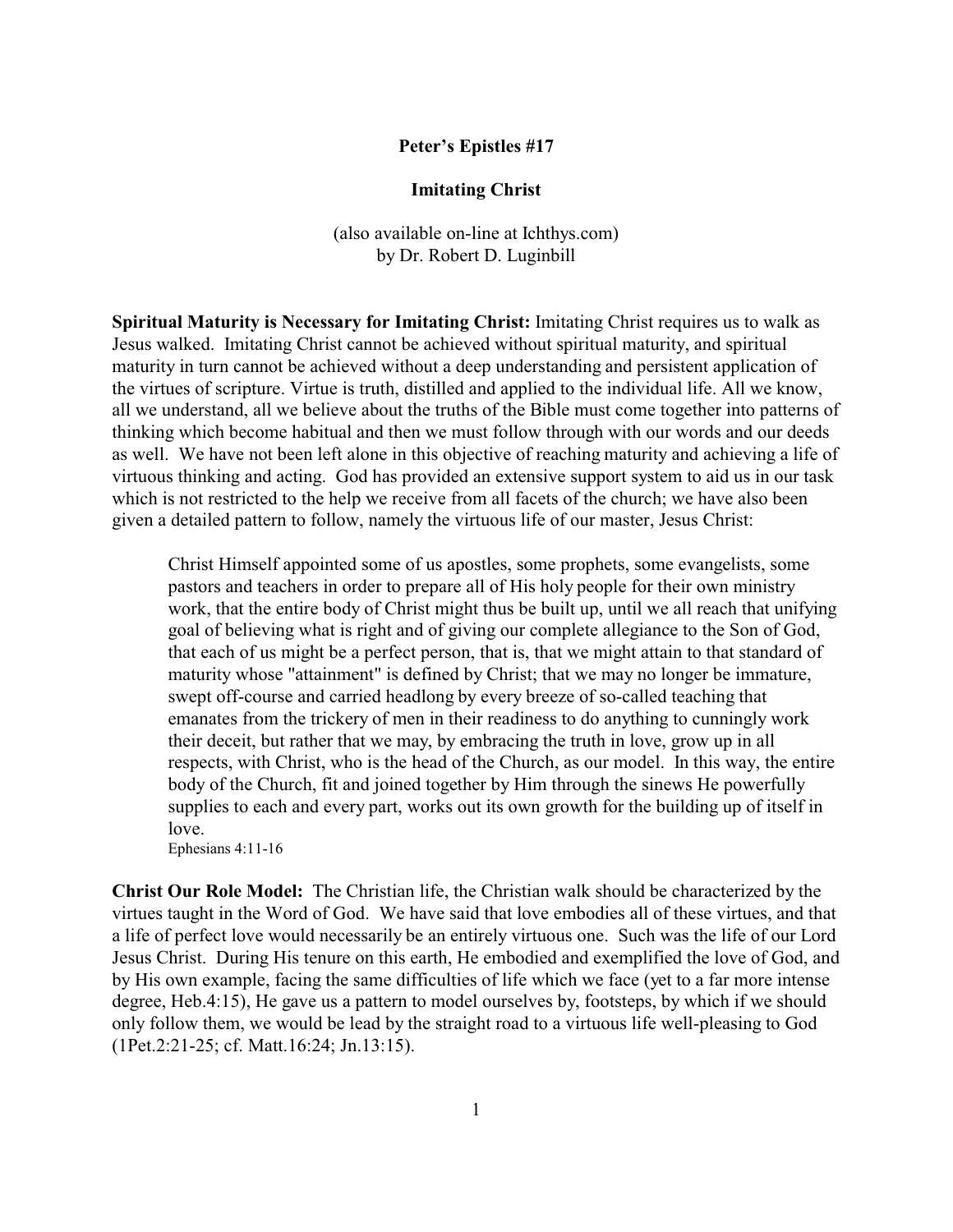The Bible is about Jesus Christ (Jn.5:39), about the love of God demonstrated in His gift of Jesus Christ (Jn.3:16), for love comes from God and God is love (1Jn.4:7-8). In this sense then, every page of the Bible reflects the character of God and the love of Christ, and we should try to retain this perspective as we study the scriptures. Spiritual growth, as we have seen, is a process of transformation, and the ideal goal of that process is the formation of the character of Jesus Christ within each one of us (Gal.4:19). To accomplish this heady goal, we need to "imitate Christ" (1Cor.11:1) and "put on Christ" (Rm.13:14) until He "dwells in our hearts" (Eph.3:16-17). The contexts of each of these passages show that this reproduction of Christ's character is part and parcel of this transformation of our thinking which we have been discussing. In  $1<sup>st</sup>$  Corinthians 11:1, the command to "imitate Christ" is given in a context of self-sacrifice, of giving others more consideration than ourselves when it comes to their spiritual advance (1Cor.10:23-33). The command to "put on Christ" in Rm.13:14 is given in a context of rejecting the vices of the sin nature so that we may conduct our spiritual "walk" in a decent way. Lastly, Paul's prayer for Christ to "dwell in our hearts" (Eph.3:16-17) is accomplished "by faith" and is predicated on our prior "internal strengthening in the inner man by the Holy Spirit", a process as we have seen involving the adjustment of our thinking to the principles of truth taught in God's Word. Emulating the character of our Lord is only possible when we begin thinking as He did, putting the spiritual welfare of others before ourselves, rejecting the claims of the sin nature, and turning to the Word and the Spirit of God for our strength.

**Christ Our Model in Humility:** If we are serious about reforming our thinking, one of the patterns of thinking we need to put into place right from the start is that of humility. If we are to "imitate Christ" (1Cor.11:1) we must develop the same humble outlook Christ possessed. Pride, the placing of self before all other considerations, was the original sin of both Satan and Adam (Is.14:13-14; Gen.3:6). Pride, or arrogance, is the antithesis of the self-sacrifice of love and concern for others that is closely associated with the virtue of humility. Humility is a virtuous frame of mind which we are commanded to maintain, and our exemplar for this attitude is our Lord:

You too should have this attitude which Christ Jesus had. Since he already existed in the very form of God, equality with God was not something He felt He had to grasp for. Nevertheless, He deprived Himself of His status and took on the form of a slave, born in the likeness of men. He humbled Himself, becoming obedient to the point of death, a death on the cross at that. Philippians 2:5-8

Paul's example of Christ's humble, loving sacrifice puts the daily slights endured by our own petty egos into perspective. While arrogance (according to its etymology) means to demand honors and considerations to which we have no right, Christ had every right to be treated as the deity He was. Yet in love, He freely offered Himself to become a slave for us and to die in our place. As Christians who espouse to follow our Lord, we must "think virtuously" as Christ did and maintain a perspective of humility. We may not be called upon to give our lives for others, but we should at least try to hold onto the perspective that Christ died for all others as well as for ourselves. If our Chief Shepherd laid down His life for our fellow believers, should we not at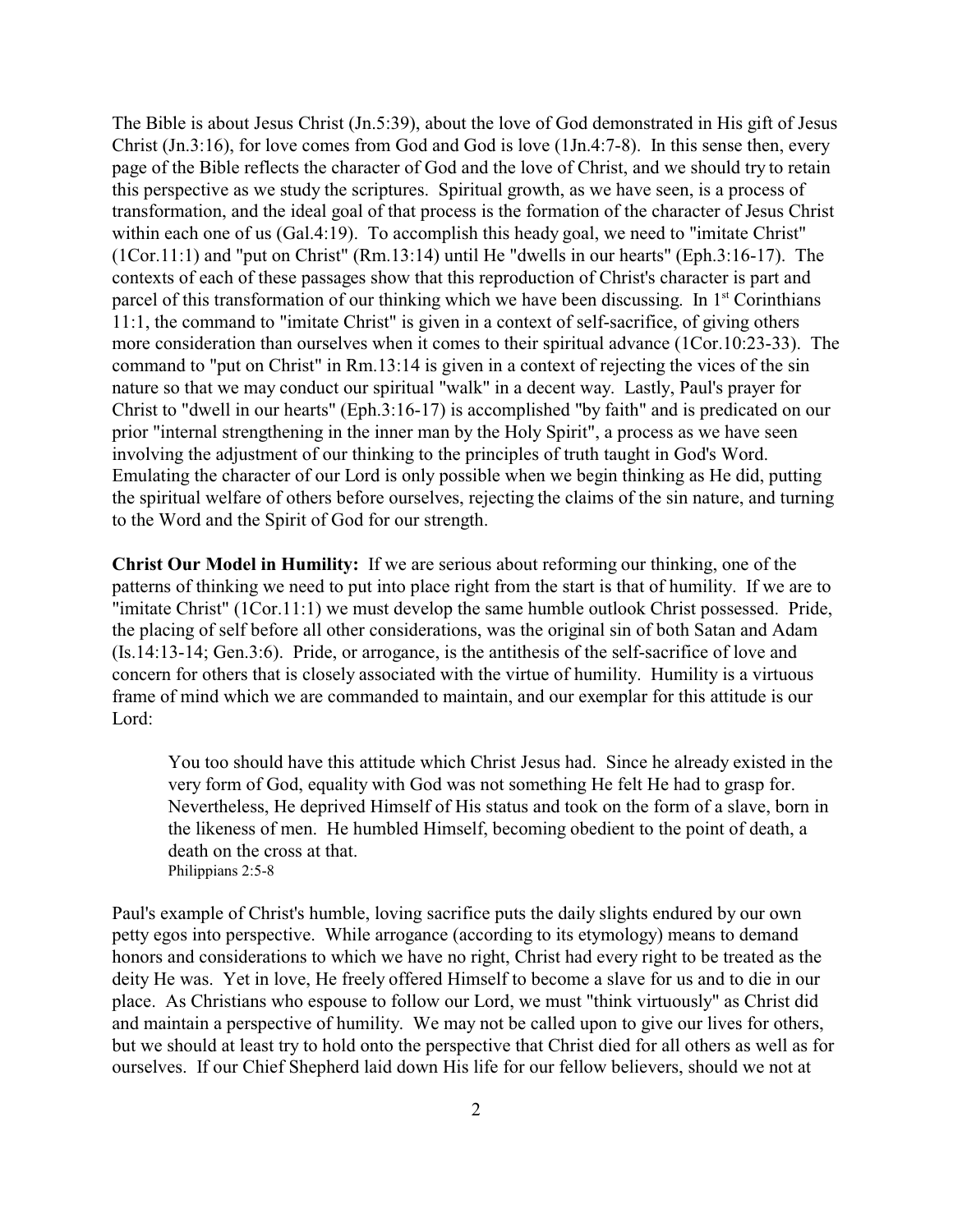least treat them with tolerance and forgiveness? An attitude of service to others rather than a self-serving one is a necessary ingredient in the process of virtue thinking. Humility, then, is one of the virtues or attitudes that should characterize the thinking of the mature believer. An absence of humility or the presence of arrogance is a sure indication that one is not concentrating on principles of truth, not imitating Christ, and not thinking virtuously.

**Christ Our Model in Testing:** As we attempt to transform our life-style by first transforming our thinking, we should keep in mind that the devil and his numerous minions are not likely to allow the positive steps we take to go unchallenged. Just as Christ met the temptations brought against Him by Satan in the wilderness with biblical principles (Matt.4:4-10), so we must ever be ready to do the same. That is not to suggest that we must find a particular scripture to meet every possible exigency of life, but rather that this habit of focusing our thinking around those positive virtues we have learned to emulate through our Lord's example will stand us in good stead in our hour of testing just as they did Him. Moreover, testing and temptation always have two elements: the external event or stimulus that "puts the pressure on", and that old ally upon which Satan can always count to lend a hand in bringing us down, our own internal sin nature.

Passing the tests and overcoming the temptations that fall into every believer's life (and are in fact an essential part of spiritual advance) should be viewed from at least two perspectives. First, successful negotiation of a difficult test is a positive thing, a following of the Lord in spite of the pressure to do otherwise. Second, such behavior is also a denial and defeat of the sin nature which necessarily supports all that is contrary to the will of God. If we are to "put on Christ" (Rm.13:14) and do as He did in the wilderness, we must at the same time "put off the old man" (the sin nature) who bids us to follow our lusts instead of God's will (Col.3:9-10). We must learn to focus on the truth of the Word of God, and *that* is the main point behind the concept of "virtue thinking".

We must learn to interpret our experiences through the principles of truth God expects us to know and use, and not instead try to make God's plan for our lives fit our own circumstances. As Satan tried to confuse the issue for our Lord in the wilderness, so he has developed an entire world system full of confusing, tempting, and disorienting allurements and difficulties to ply us from the truth as well. Christ passed His tests by being perfectly focused on the Word and the will of His Father. When He was tempted by the devil in the wilderness, He replied to Satan's testing with truth. For us to emulate our Lord in our hour of trial, we must do the same, and in order to reply to any given situation with truth, we must of course first be thinking principles of truth. It is not always possible for us to resort immediately to our Bibles the moment we run into trouble. If we are to function effectively day by day as Christians here in the devil's world, we must have God's truth in usable form in our minds at all times. We must be in the habit of concentrating on the virtues of scripture (i.e. principles of correct behavior and attitude) at all times.

**Christ in Our Hearts:** Only after we are "strengthened in the inner man" do we achieve an inner focus and concentration upon our Lord whereby He can truly be said to "dwell in our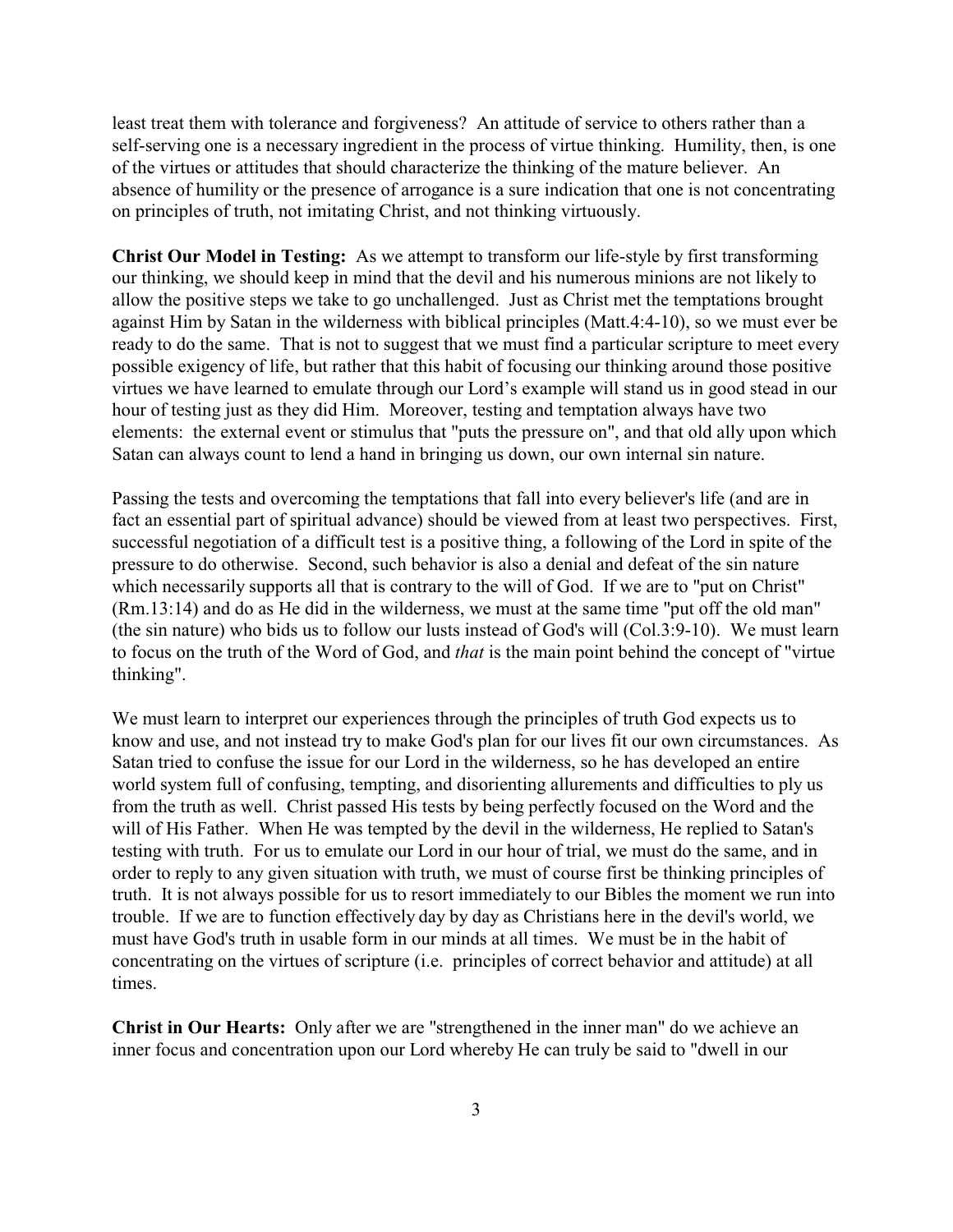hearts" (Eph.3:16-17). This process of strengthening (as Ephesians chapter three tells us) is accomplished "through faith", with the help of "the Holy Spirit", and is based on a foundation of "love". The sequence is clear: the growth of faith and love (with God's help) fuel in turn the process of inner-growth until Christ becomes our all in all. The strengthening of our inner-selves, therefore, is inseparable from our development of, concentration on and application of virtue. Only then can we hope to arrive at that place where, like the apostle Paul, Christ is at the center of our earthly life, and our passage to the next means only gain (Phil.1:21). To be the sort of Christians that God wants us to be then, requires continued growth so that we may reach this level of maturity necessary to fix our gaze ever more firmly on Jesus, and to approximate the virtuous walk and life of our Master.

**Techniques of Virtue Thinking:** The scriptures abound with examples of believers whose virtuous deeds seem awesome and unapproachable. What Christian has not wished to have the patience of Job, the joy of David, the faith of Daniel, or the peace of Paul? These and other virtues are truly within the grasp of us all. The great "cloud of witnesses" of the past (Heb.12:1) all had the ability to pierce through the haze of earthly existence and see beyond it with the eyes of faith. They could be patient, faithful, joyful and experience true inner peace because they "saw" that there was a bigger, better picture beyond the sufferings and disappointments of time, that the alarm and confusion of this life which constantly bombards and disorients us is a passing distraction, that the more important reality of God, our eternal home to come, and the duties we have to that citizenship immeasurably transcend the problems of the visible life here on earth. Such a perspective is open to all believers, but is not automatic. It requires a conscious effort to apply Christian virtues learned through the study of scripture. To that end, let us consider a few basic principles of application:

**1. Basic Orientation:** If we were attempting to navigate through a strange forest with a map, the information contained on the map would be of little use unless we could also orient it; that is, turn it in the correct direction so that the information on the map becomes meaningful and relates to what we actually see. Similarly, the virtues of scripture act as sort of internal "compass". They help us to orient to the life we live here on earth, forming a bridge between the truth of the Bible and the actual circumstances with which we have to deal. Before we consider specific virtues, we should note that scripture provides us with definite virtuous guidelines to help orient our thinking to God and God's will:

- We should focus our thinking upon heavenly, not earthly, things (Col.3:2; Phil.3:19-20; 4:8).
- We should think humble things, not proud things (Rm.12:2-3).
- We should set our thoughts upon things that unify our fellow believers, rather than dividing them (Rom.12:16; 15:5; 2Cor.13:11; 1Pet.3:8).
- Our thinking should resemble that of the Father, not that of man and the devil (Matt.16:23).
- We should think like the Son, and not like the self-interested (Phil.2:2-4).
- We should think like the Spirit, not like the flesh (Rm.8:6).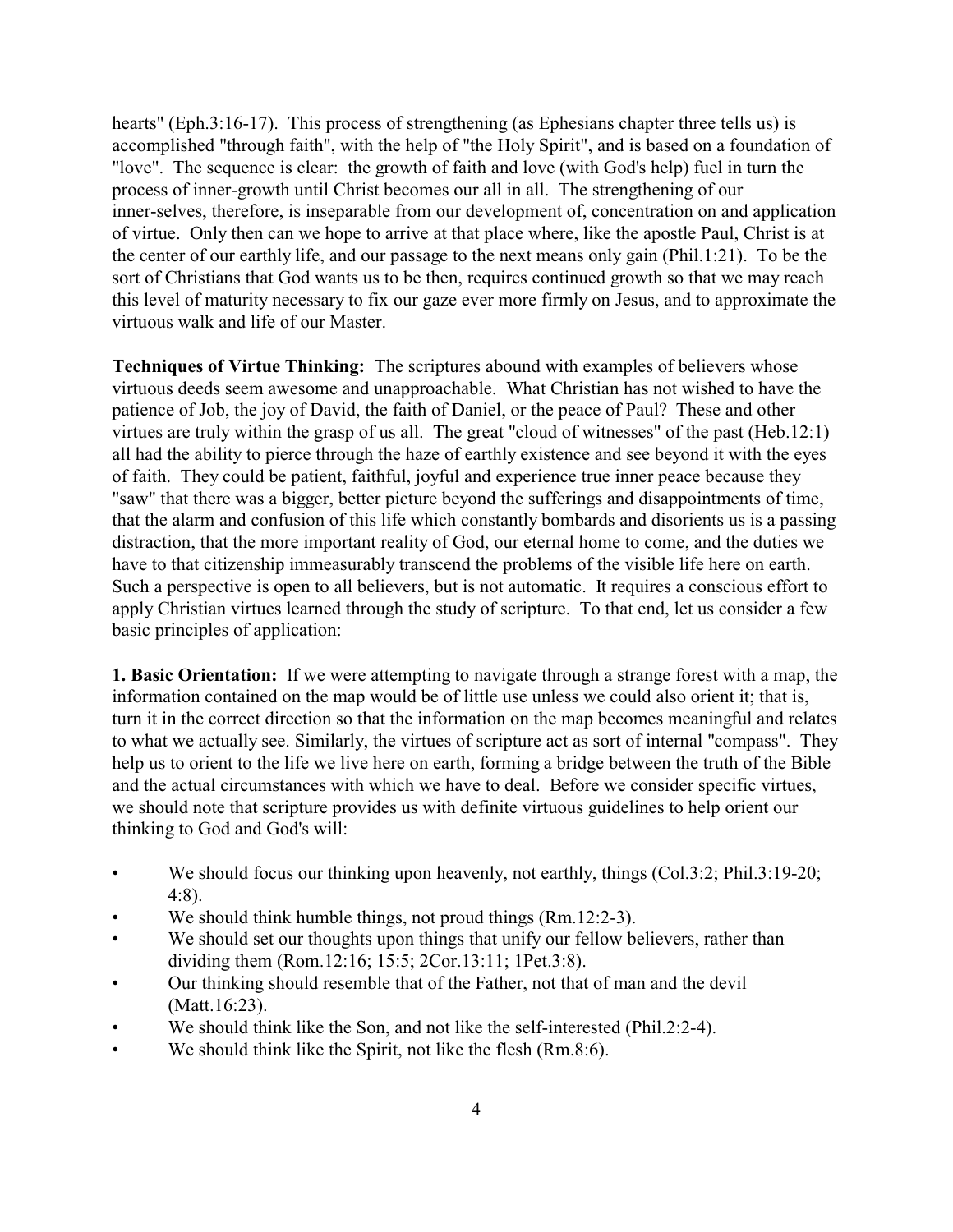We should think like mature people, not like children (1Cor.13:11; Phil.3:15).

These are all very definite "directions" in which our Christian thoughts should flow. Keeping them firmly in mind will help us to stay oriented, meditating upon the things which are pleasing to God and moving forward in the right, virtuous "direction".

**2. Progression of Virtues:** Viewing things on the largest possible scale is often difficult. As we have noted, all virtue can be resolved into love (God's love for us manifest in Jesus Christ and our love response to Him and His creatures), and the entire Bible can rightly be seen as a training ground for that most essential Christian virtue. On a practical level, however, we imperfect and less than omniscient humans often need things spelled out for us in greater detail. We need something we can sink our teeth into more affirmatively, especially in the earlier stages of growth. We can find some initial help in our desire for more detail in the second epistle of Peter where the apostle gives us a list of some of the most basic Christian virtues. These he ranks for us not necessarily by their importance, but rather in order of their natural progression, like a series of building blocks, each laying the foundation for the one that follows and is in some sense based upon its predecessor:

And to this end, along with your faith zealously develop morality, and along with morality, knowledge, and along with knowledge, self-control, and along with self-control, perseverance, and along with perseverance, godliness, and along with godliness, love of the brethren, and along with love of the brethren, love. For if these things be in your possession and increasing, they will render you neither unfit nor fruitless in your confession of our Lord Jesus Christ. 2 nd Peter 1:5-8

The progression in  $2<sup>nd</sup>$  Peter is then as follows: faith, morality, knowledge, self-control, perseverance, godliness, love of the brethren and love. These virtues are not mutually exclusive, and so overlap to certain degree. Nevertheless, the progression suggested by Peter makes good sense and will help to explain how we can build up to more virtuous Christian living. In common with Paul's famous "short list" (1Cor.13:13), virtue begins with faith and ends with love.

- **Faith**, implicit trust in God and His Son, Jesus Christ, is the bedrock upon which all growth is founded. We must first believe in Him, in His Son and His Son's saving work, in the veracity of His words and the reality of His promises to us of resurrection and reward in order to make spiritual progress (Heb.11:6).
- **Morality** is an appropriate translation for the Greek *arete* as Peter is using it in this context. Though usually translated "virtue" or "excellence", in Thucydides (and elsewhere), this word does sometimes have the meaning of "what is right and proper" in a given situation. "Doing the right thing" is the sort of excellence or virtue Peter has in mind here, and our idea of upright, moral conduct (in all areas of life) best conveys the meaning.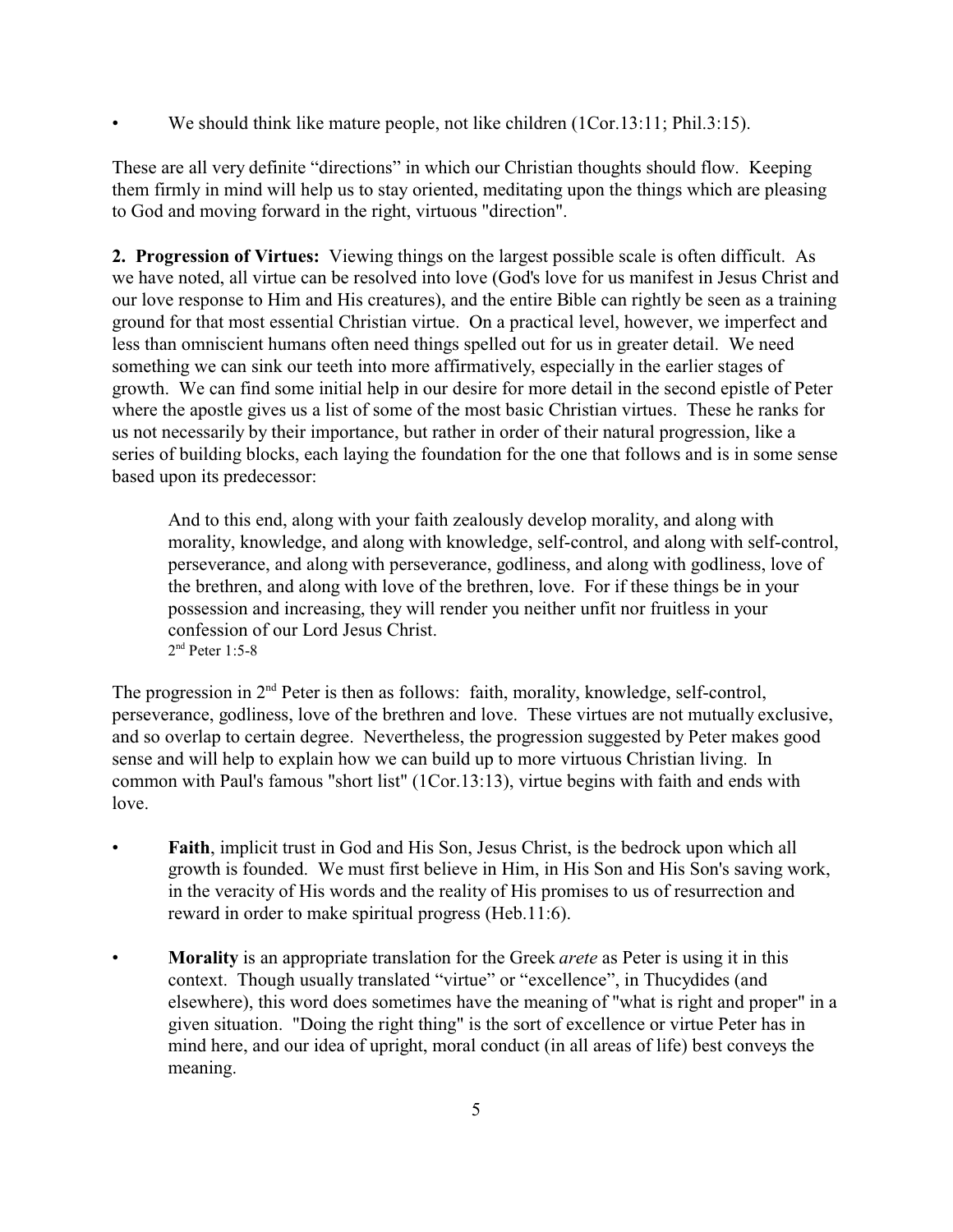- **Knowledge** is next on Peter's list. Once we have learned to trust in God and Christ, and have "cleaned up our act", the next step is to expand our understanding and knowledge of the teachings and principles of God's Word. This is not to suggest, however, that we should not have been seeking knowledge from the beginning, but rather to impress upon us the importance of establishing a certain rectitude of life immediately after believing in Christ: we should not "wait for information" before making basic corrections in our behavior that even common sense will tell us are not compatible with Christian conduct. Continued spiritual growth, however, does require knowledge, and lots of it, being fed by the source, the truth of the Word of God.
- **Self-control** is such an important element in the development of a proper Christian walk, that the apostle Paul made it one of his key points in giving the gospel to Felix (along with righteousness and the judgment to come: Acts 24:25). Self-control is the Greek word *engkrateia*, and in the New Testament refers to all aspects of controlling the sin nature with its diverse lusts and desires. The word covers a large amount of territory, including everything from sins of the tongue and mind to more overt and gross behavior. Although saved, we are not separated from the sin nature inhabiting our flesh during this life, and so only with strong and consistent self-control of this ready source of embarrassment and trouble can we hope to make progress in virtue and spiritual growth.
- **Perseverance** is a quality we will find ourselves in need of when testing comes our way (Jas.1:3-4; Heb.12:1). And just as soon as we have established a good Christian life, making progress in learning about God and His will while exercising good control over our behavior, we can definitely expect to be tested. Perseverance and hope are closely linked by the apostle Paul (Rom.8:25), and in perseverance (lit. "abiding under" the pressure of testing), we have the closest thing to hope on Peter's list. Perseverance is sticking to our beliefs and applications (such as consistently taking in God's Word) even when the pressure and testing mounts. Hope is the flip-side of perseverance. Our confident expectation that after death we shall be with the Lord forever, that we shall experience a glorious resurrection of this present, fragile body, and that we shall be rewarded for our faithful service to the Lord here in this life all contribute to a perspective that transcends the present moment and instead fixes our gaze on the eternal realities which so out-shine the difficulties of the present. This is the hope that gives us the will to endure and persevere.
- **Godliness** is another virtue with a specialized meaning in this context. The word *eusebeia* is based on the same root (*seb*-) which the Greeks chose to translate Octavian's honorary title given to him as emperor, "Augustus", and is connected with the ideas of awe, reverence, and worship. There is, therefore, (strictly speaking) no mention of God in the word commonly translated "godliness", but it does convey the meaning of acting in a pious, reverent or "godly" way. It is the notion of piety which counts heaviest here. In Roman terms, to be *pius*, one had to fulfill one's duties to the gods, one's family and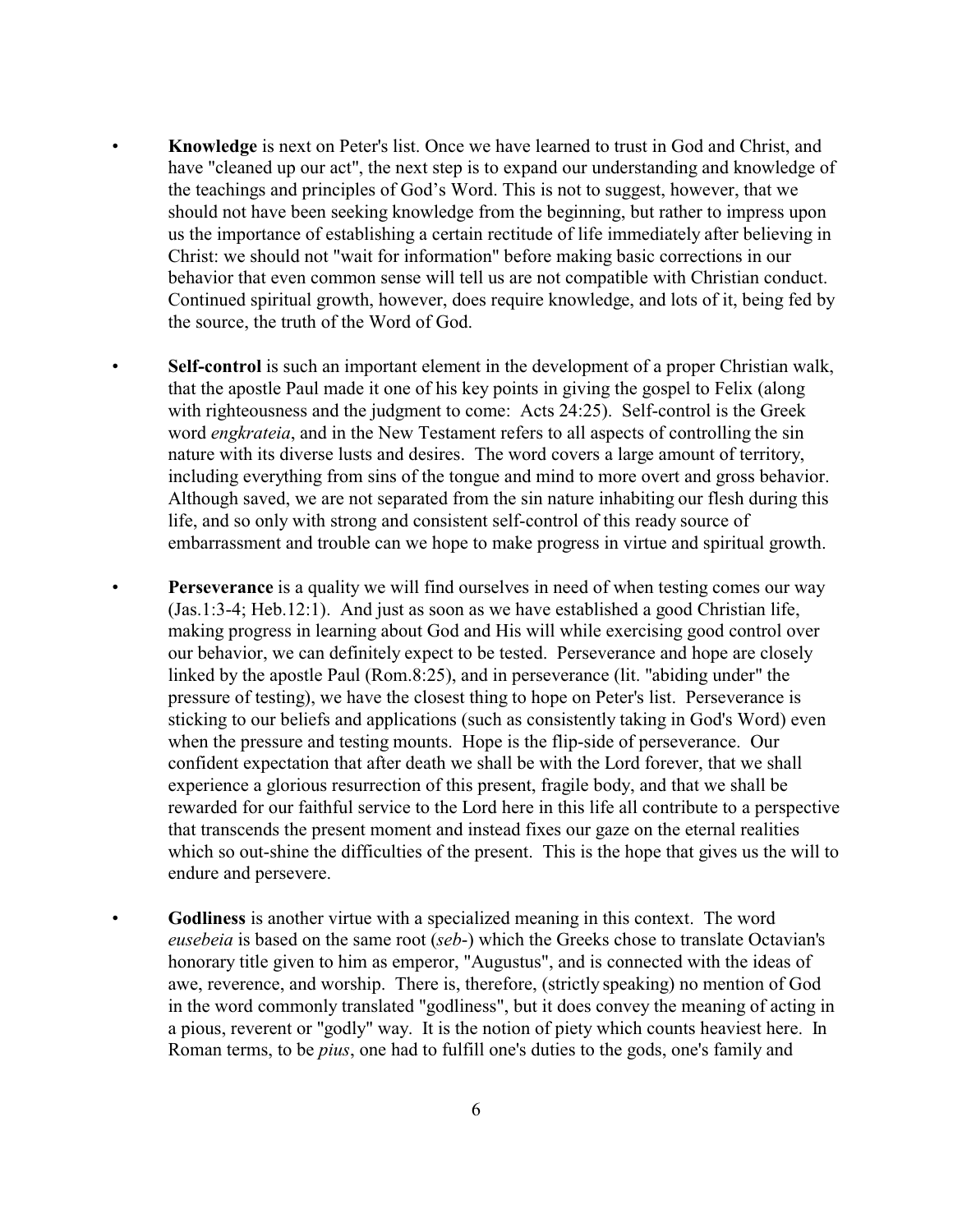country. The fulfillment of duty, specifically of ministry based on one's individual spiritual gift is a large part of what Peter means to convey in this part of his progression of virtues. Once we have built a Christian life characterized by faith, uprightness, study of the Bible, control of our sin nature, and have developed the ability to withstand the testing of life, then it is high time for us to start to "give back" to our fellows in the Church by putting our faith into action; that is, by fulfilling whatever ministry God has given us to do. This is our proper and godly application of virtue once we reach this stage of growth.

• **Love of the brethren** (*philadelphia*, that is, love of our fellow Christians) and **love** (*agape*, that is, Christian love directed towards all people) are the two crowning virtues on this list. It is quite interesting that Peter splits these two. What this means is that while we owe love to all, our first priority as believers is to other believers. This in no way suggests that we should be stingy or selfish with our love and Christian ministrations towards unbelievers, but rather that we must take care of our "Christian family" first. As the premier virtue, when *agape*-love truly characterizes our lives, it is a sure sign that the other virtues are present and functioning as well.

Peter concludes his list by saying that if we possess and foster all these virtues, we shall be "neither ineffectual nor fruitless in our full-knowledge of our Lord Jesus Christ" (2Pet1:8). The "full-knowledge" described here is the Greek *epignosis*, which means more than the knowledge (gnosis) from the list above: *epignosis* connotes a full, effective, directed knowledge, a recognition, an allegiance, a complete understanding upon which one follows through, in other words, a *virtuous* application of knowledge possessed.

3. **Faith, Hope and Love:** Paul's famous basic list of virtues in 1st Corinthians 13:13 consists of faith, hope, and love. As with Peter's list, Paul's is also progressive. Love is the ultimate virtue, but, in practical terms, its employment is dependent upon our spiritual growth (a process requiring our prior development of faith and hope). "These three things" are what Paul tells us are left to us once the spectacular gifts of the early, inaugural period of the Church have ceased to function. We, the body of Christ, are to substitute virtue for the marvels of tongues, prophecy, healing and the like. It is virtue, practiced by every member of the body that must carry us through until the Lord's return when we shall see Him face to face:

**Faith** is the eyesight of our new Christian life which guides us on our way along the path God has given us to tread in this life (2Cor.4:18; 5:7). As believers in Jesus Christ, we have confidence, trust, faith that what God has told us is true despite the contrary testimony of the world (1Cor.1:21). The world actively seeks to undermine our faith, but we believe the promises that God has given to us (2Cor.7:1). We believe that our sins have been forgiven because Christ died for them in our place. We believe that through our faith in Him and His work we shall live forever. We believe that this temporary body we now occupy will be transformed, even if it shall have first turned to dust, into a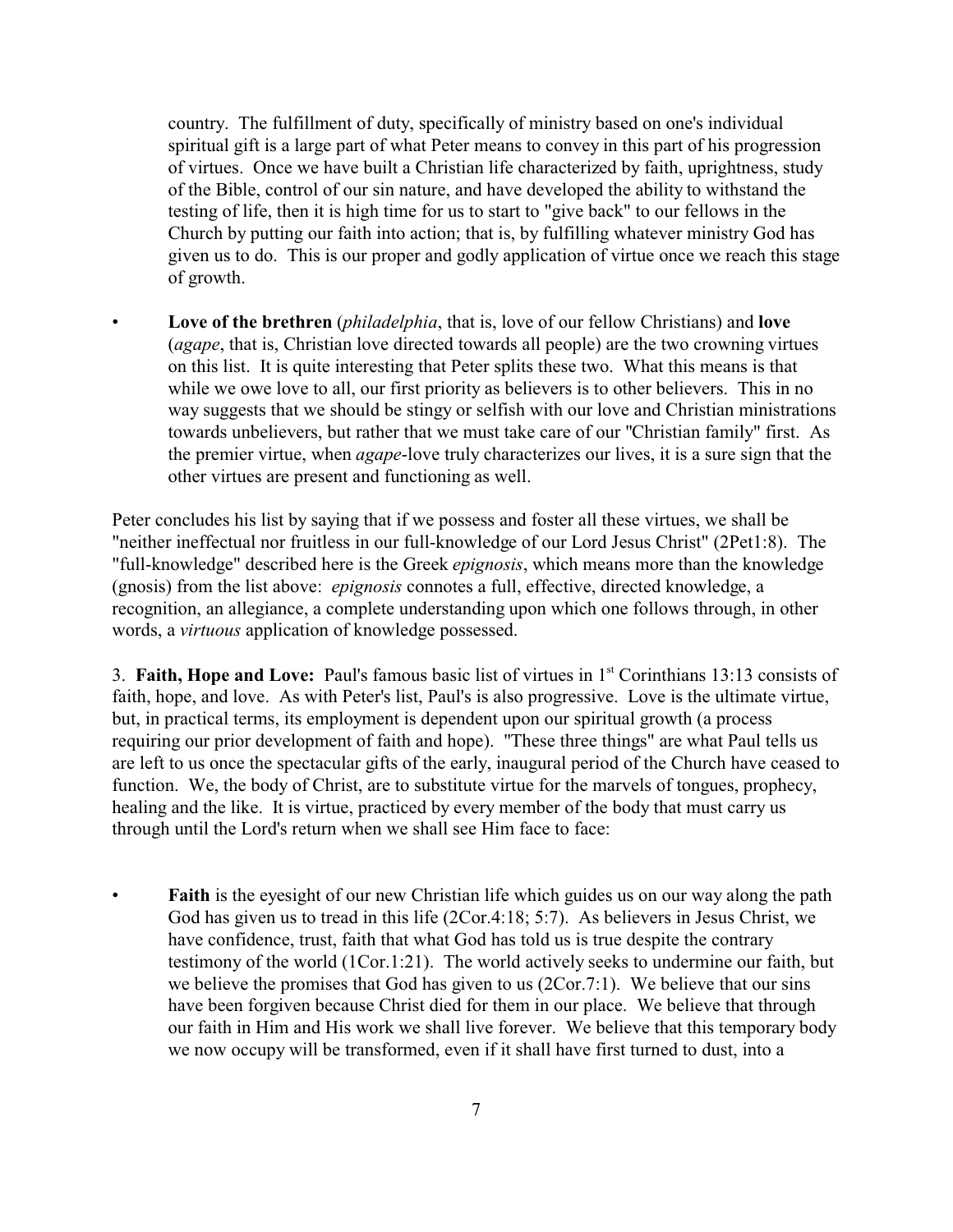glorious, eternal dwelling place that shall never see decay. We believe that all the sorrows, tears and hardships of this life will pass away forever in the eternal life to come (Rev.21:4). We believe that Christ has gone before us to prepare a place for us that we may be with Him forever (Jn.14:2-3). We believe all these things and more because God has promised them to us (Heb.11:6). We believe in His character, and in the veracity of His Word. In spite of the hammering of life, we maintain, we build our faith, being strengthened therein by the very testing we endure (Jas.1:2-4; 1Pet.1:6-7). We know the truth, not because we can quantify it, not because we can prove it, not because we can produce empirical evidence for it – quite the opposite (Heb.11:1). Our faith is the only proof we need, not self-sufficient in itself, but grounded in the character of God Himself (1Pet.1:21). We have faith – in God, in Jesus Christ His Son, and in the promises given to us and contained in the holy scriptures. Faith gives us the strength to endure the disappointments and heartaches of life, for we trust God that He is ordering everything we experience for our ultimate good (Rom.8:28).

- **Hope** blends directly into faith as our heart reaches out to embrace the unseen, glorious, future realities which God has promised to us. As faith places confidence and trust in the person and character of God and His Son Jesus Christ, so hope takes that trust and focuses it on eternity, on the marvelous promises of the life to come. Hope cuts through the veil of earthly sorrow like a laser, zeroing in on the inexpressible joy of being in the presence of our Lord forever in a perfect body and in company with all the saints. Hope is that part of our "faith eyesight" which penetrates eternity and affirms the reality of these unseen wonders (Rom.8:23-25). Our hope is not an empty dream, but a reality unseen whereby we yearn to leave this world behind and put on the new body of eternal life which will be ours forever in the presence of the Lord (2Cor.5:1-9), looking not to the transient treasures of this life, but, like Moses, setting our gaze on the reward which God will give us (Heb.11:26). This hope of ours, our confidence that God will fulfill all these marvelous promises, anchors our thoughts to heaven, where our Lord has already gone before us to prepare all things (Heb.6:18-20).
- **Love**, in our march to maturity, is built upon this hope (Col.1:4-5). With complete and perfect confidence in God, with our eyes firmly set on the true and eternal realities, we are prepared to appreciate and love our Lord with all that is in us, and to reflect that love to others (Matt.5:14-16). Love must begin for us with God (1Jn.4:19). God is love, and we only have the capacity to love because He has given it to us (1Jn.4:7-8). His love for us is centered in the gift of His Son Jesus Christ to die in our place (Jn.3:16). How then can we fail to love someone who has delivered us from the power of death at a time when we were still His enemies (Rom.5:8)? Consequently we feel gratitude and joy for the salvation that God has so graciously bestowed upon us through the loving sacrifice of Jesus Christ (Jn.15:13). Our ultimate commandment as believers in Him is to reflect the wondrous love that God has poured out on us by showing that same love to our fellow believers (Jn.15:12). Love is the greatest of the virtues (1Cor.13:13); it is the "glue" of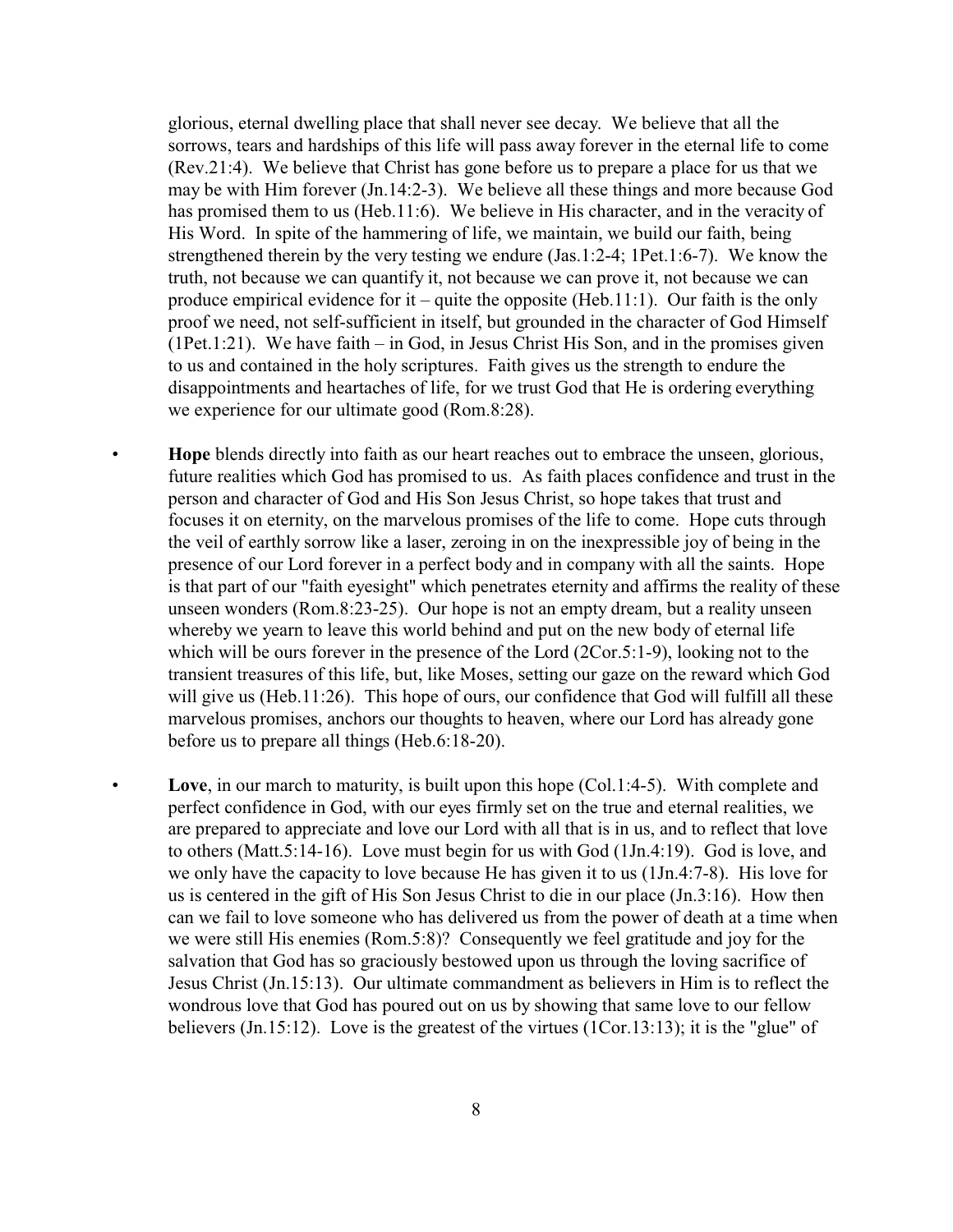maturity which holds together all of the other virtues and guarantees that we are walking as Christ would have us walk (Col.3:12-14).

*Faith* focuses upon the trustworthiness of God; in faith we follow Him because we trust Him.

*Hope* focuses upon the promises God has made to us; we endure this life with joy, because we have been promised a far better one forever.

*Love* appreciates what God has done for us in Jesus Christ and reflects that gratitude to others; we serve Him and His Church in love because He first loved us.

These three virtues should never be far from our thoughts. With them our hearts can peel back the harsh surface of this life and see clearly the important realities that lie hidden to eye, the realities of God's character, His inviolable promises, and His ineffable love. Faith, hope and love should be the "channels" down which we are ever directing our thoughts. They are the touchstones against which we should be continually evaluating our Christian walk.

**4. Poles of Application:** As we attempt to traverse the straight and narrow road that leads to salvation (Matt.7:14), the Word of God provides us with guideposts to help us keep on the track, "curbs", if you will, which serve as clear reminders when we veer too sharply in one direction or another. Extreme negative guideposts are the clear prohibitions of God (e.g. "thou shalt not steal", Ex.20:15), while the ultimate positive guidepost is the commandment to love one another (Jn.13:34). But there are many other indicators given to us as well. Here are just a few examples of the negative and positive "poles of application" scripture gives us to regulate our conduct:

- $(+)$  we are told to be joyful (Phil.4:4); (-) we are told not to grumble (Phil.2:14).
- $(+)$  we are told to be merciful (Jas.2:13); (-) we are told not to judge (Matt.7:1-2).
- $(+)$  we are told to be tolerant (Phil.4:5); (-) we are told to restrain our anger (Eph.4:26).

Such positive and negative guideposts are ubiquitous in the scriptures. We are even given a number of catalogs against which to compare our Christian walk. James, for example, in describing the wisdom which comes from above, provides us with some positive characteristics of the virtuous life: "holy, peaceable, gentle, reasonable, full of mercy and good fruits, impartial and without hypocrisy" (Jas.3:17). Paul, on the other hand, in describing the character of men in the last days, lists a number of vices to be avoided: "conceited, greedy, boastful, arrogant, blasphemous, disrespectful to their parents, ungrateful, wicked, unloving, implacable, slanderers, lacking self-control, savage, despisers of what is good, recklessly treacherous and puffed-up, lovers of pleasure rather than lovers of God, with an appearance of Godliness yet rejecting its true meaning" (2Tim.3:2-5). As we try these characteristics on for size, the good and the bad, we should be encouraged to strive to emulate the positive and eschew the negative.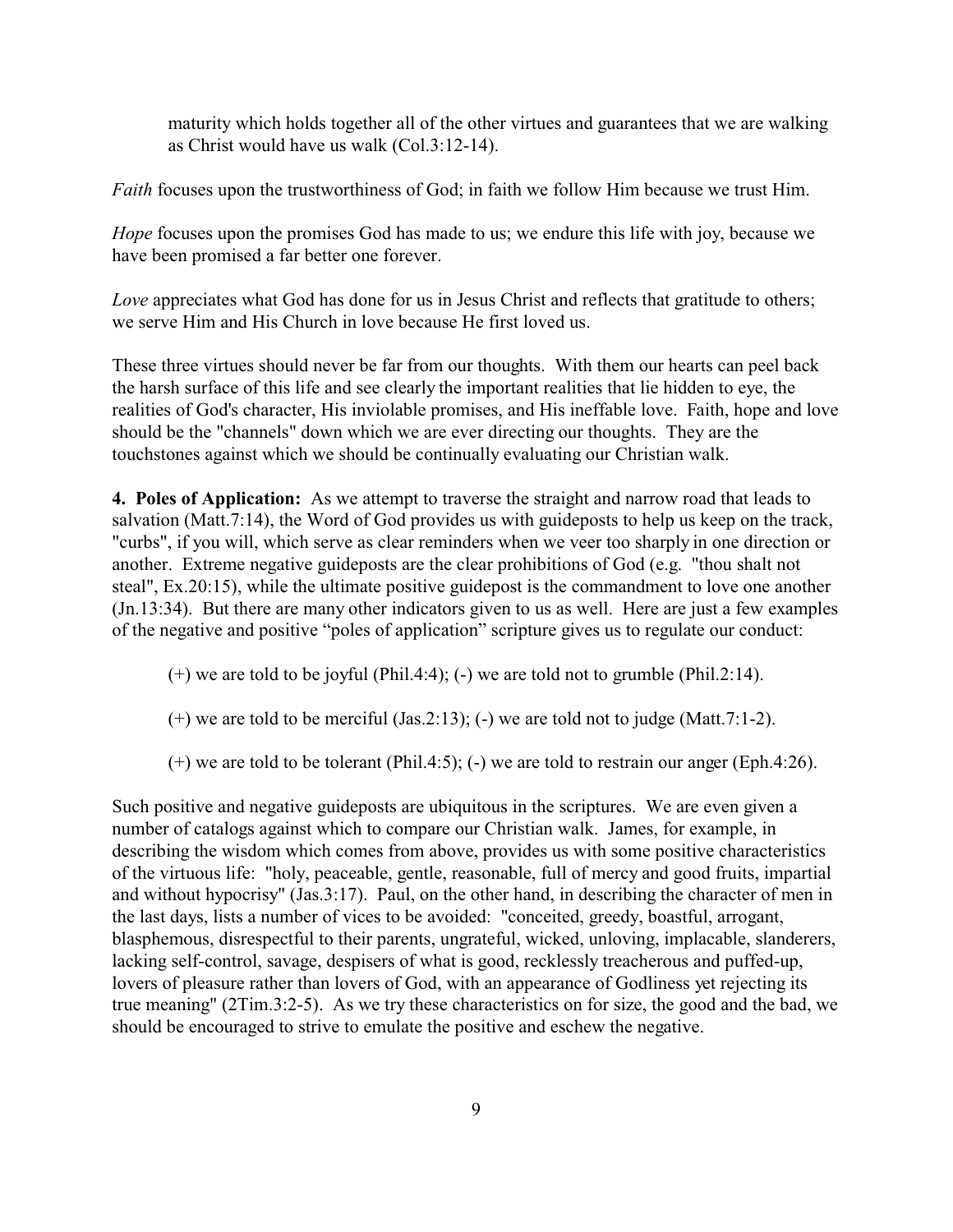Nearly every page of the Bible contains such guideposts that, when considered with humility, can help to direct and mold our Christian walk and develop the virtuous lifestyle God wants us to embrace. Such specifics are important, because (as careful consideration of the above lists should indicate) "love" and "don't sin" are such all-encompassing commands that we can easily be lulled into a false belief that we are doing better than we actually are. Whenever we read such verses, we ought to make a habit of reflecting on just what is meant, and of then asking ourselves whether or not our lives are characterized by such behavior.

So, for example, when in Titus 2:12 Paul tells us that we should live a life characterized by prudence, righteousness and godliness, we should consider what these characteristics really are:

- *prudence*: a wise caution toward any sinful or spiritually risky behavior.
- *righteousness*: honest, upright and just behavior.
- *godliness*: fulfilling one's spiritual duty in a blameless way.

In this way, we shall take full advantage of each such opportunity to examine our behavior, fine tuning it according to the standard of God's Word.

**5. Reactive Application:** Ideally, we should be actively applying principles of virtue at all opportunities. However, given the tendency of everyday life to distract us with its often frenetic pace, it can be helpful to keep in mind that virtue-thinking is also a valid reaction to momentary spiritual failures, helping us to reorient to proper spiritual conduct.

Sin of all types constitutes a spiritual setback, and even seemingly "minor" lapses in attitude, require confession (in private prayer to God: 1Jn.1:9). Nevertheless, these lapses can also serve as an opportunity to refocus our thoughts on virtue (especially to the virtues most clearly opposite to the sin we have fallen into).

The facet of our makeup as human beings which is most directly concerned with monitoring our spiritual status both before such episodes (as a preventive agent) and after (as a corrective agent) is the conscience. "Conscience" is a way of expressing how our heart prods us to remember what is right and wrong in any number of circumstances. While even unbelievers have an innate sense of right and wrong (Rom.2:15), as Christians we are daily molding, correcting, and refining our conscience (1Cor.8:7-12; 10:25-29).

We are also fortunate to possess in the Holy Spirit a helper to aid our conscience. Indeed, we are specifically directed not to resist (and thus neutralize) His ministry to us (Eph.4:30; 1Thes.5:19).

So when we notice a negative in our lives, it behooves us not merely to reject that negative, but to make use of the opportunity to actively set our thinking back on a positive track. For, after all, a "good conscience" is part and parcel of the "love from a pure heart" and "non-hypocritical faith" that we are commanded to produce (1Tim.1:5).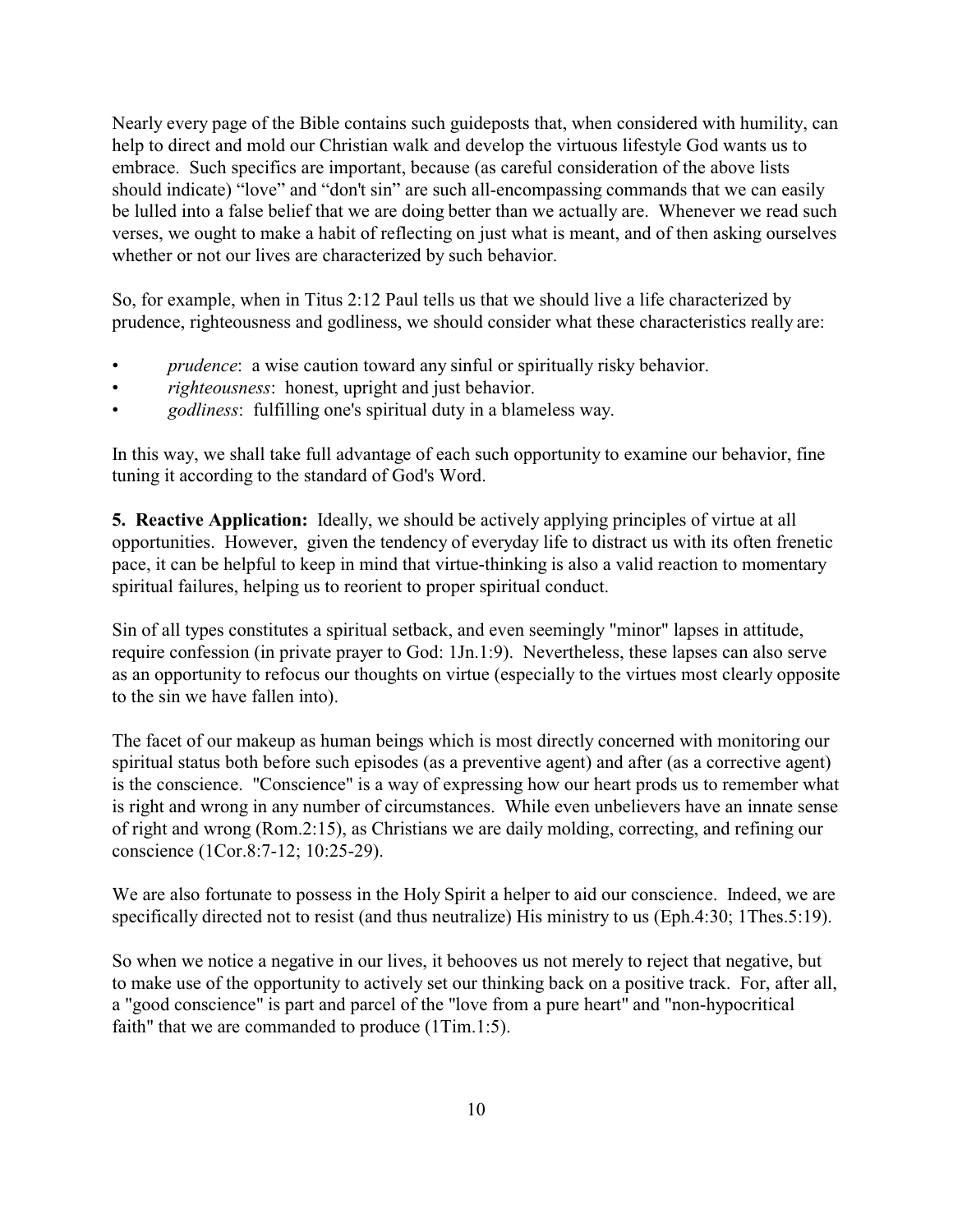**6. Virtue Under Pressure:** Suffering is the greatest developer of virtue (Rom.5:3-5; Jas.1:2-4; 1Pet.1:6-7). To be successful as Christians, we must learn to put a spin on hardships and reverses which is completely different from the thinking of the rest of the world, "boasting in our tribulations", "counting it all joy", and recognizing that this "testing of our faith is more valuable than purest gold". The fact is, we have not been called to lives of unencumbered luxury, tranquility and prosperity. In fact, the more we grow, the more we can expect to be tested and refined by God. As our Lord has told us, "every branch in Me which bears fruit, My Father prunes it that it might bear more fruit" (Jn.15:2).

There can be no vacuum of action in the Christian life: spiritual security goes hand in hand with spiritual momentum (Phil.2:12; 2Pet 1:10; 1Jn.2:24, 2<sup>nd</sup> Jn.1:8). Nor does mere longevity equate to spiritual growth (Heb.5:12). Growth involves testing, and the more we grow, the more we are tested (as the apostle Paul's life of extreme pressure indicates: 1Cor.4:9-13; 2Cor.6:1-13; 11:16-33). This stands to reason when we consider that the more truth we learn, the greater our responsibility to apply that information to our lives (Jas.4:17). If we may compare the learning of essential principals of truth to physical nutrition, we can extend the analogy by comparing the application of the Word (putting principals of truth into action in our daily lives, especially in times of testing) to physical exercise. Just as lifting weights puts a load on our muscles, and, coupled with proper nutrition, causes our muscles to grow, so God exercises us with spiritual weights in the form of testing (difficult choices, suffering, loss, delays in answering our prayers, etc.). If we persevere in lifting these weights, we will make headway in the area of spiritual growth as our faith puts on muscle (1Tim.4:7-8).

It is in the normal order of things for Christians, especially Christians who are sincerely trying to advance, to come up against severe testing, testing so difficult that it puts serious pressure on faith. Let us remember the example of Abraham, who initially had a hard time trusting God for the heir he so deeply desired, but who, in the end, was willing to sacrifice that heir on God's command, because he had faith that God would work it all out for good somehow. Let us also remember the example of Job, who, having endured so much for so long, finally lost his patience only to be rebuked by God and reminded of his relative ignorance of the power and purpose of God: we may not understand why, but we should trust God that there is a good reason why we suffer, and trust Him to work all things out for us in His own time and in His own way. Finally, let us finally remember the very specific promise that God has given us in 1<sup>st</sup> Corinthians 10:13, where we are told that He will never subject us to testing that is truly unbearable and will, in the end, provide us with a solution: in the depths of sorrow, disappointment, frustration, loss and failure, we may well feel that we cannot go on, but we must trust Him that He will help us, and that He will work all things out for our good (Rom.8:28).

Suffering is, after all, the ultimate test of our faith in God, of our confident hope in His deliverance, and of our love for Him in spite of circumstances. As we walk through this life of tears and toils, can we trust Him to lead us through the sorrow, can we see beyond the heartaches of the moment to the glorious future ahead, can we love Him even when it hurts, taking His hand and trusting Him that all the pain has a purpose, producing for us an eternal "weight of glory"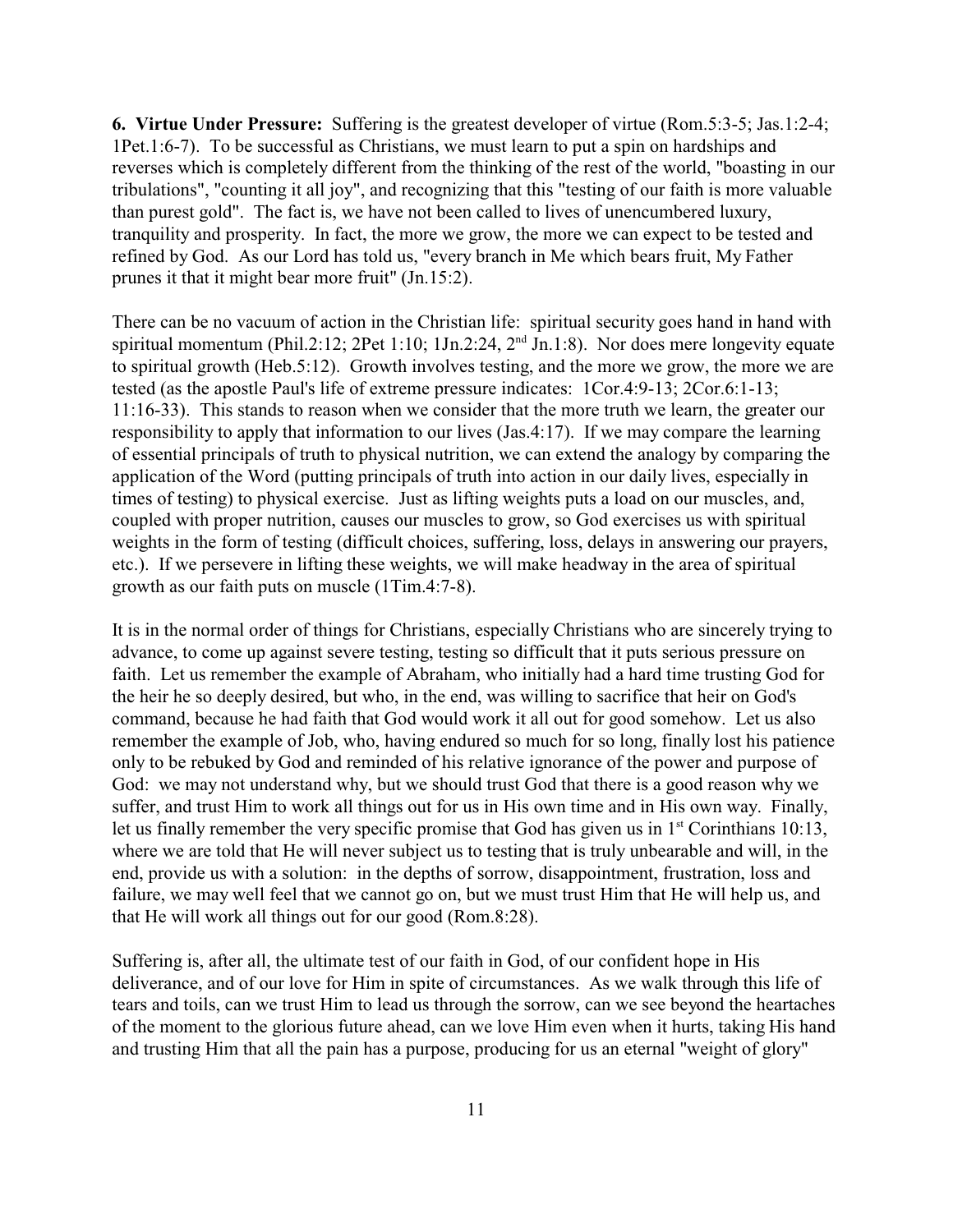that is not to be compared with these present sufferings (2Cor.4:17)? Many Christians can "have faith", set their hope on God and love Him when the sun shines, but unflagging trust in God, hope in His promise of eternity, and love for Him and His is harder to come by when the storms of life have struck us a severe blow. These, however, are the times when our spiritual character is truly put to the test, and we find out just how deep our Christian virtues run.

**7. Prayer:** Prayer, our constant dialogue with God (1Thes.5:17), is an important part of applying virtue to our lives. In Philippians 4:6-8, Paul tells us that if we stop worrying and take our concerns to God in prayer, His peace, a peace powerful enough to calm all human anxiety, will protect us, guarding our very feelings and thoughts. In His peace, accessed through prayer, our trust in Him, love for Him, and hope of the fulfillment of His promises to us blend into a single comforting whole, and we can affirm with Him that if we have first sought the kingdom of God, all our earthly concerns will be taken care of (Matt.6:25-33). Prayer, especially consistent, persistent prayer, is a necessary habit for the implementation of Christian virtue, because prayer redirects our thinking towards God. Prayer should be our primary method of reorienting our thinking toward God, toward His power and His solutions to our problems. When we pray, we remind ourselves of our great need for Him and His help, and thus we bring our thinking back into agreement with His thinking.

**8. Reflection:** Psalm 1 tells us that the "blessed man" delights in the teachings of the Lord and on them he "meditates day and night" (v.2). Every scrap of scripture, every scintilla of Bible teaching helps (often in ways that are not immediately obvious) to form a web of understanding and mature perspective that should grow stronger with each passing day. We cannot spend every waking hour in the admittedly crucial pursuit of learning about the Lord and His teachings, but in the course of a day we often have time to think. What do our thoughts focus upon during these interludes? Do we concentrate on our worries and problems? Should we not rather use such opportunities to refresh our spirits by calling upon the truths which are so precious to us?

Just as our bodies need a constant flow of blood to function, so our spirits ought to be fed by a continual flow of truth. Focusing upon basic principles of virtue, the perspectives of love and gratitude for God, faith in His promises, and hope in our eternal reward, for example, is a good way to initiate this process, and to draw upon all the wonderful "spiritual capital" of truth stockpiled in our hearts. Let us keep the truth "circulating" in our thoughts as often as we may so that we can fulfill the command to "seek the things above" where our Lord dwells (Col.3:1-2).

**Conclusion:** Making a habit of mentally focusing on key Christian virtues (teachings which relate to important aspects of our daily walk) is a valuable technique in keeping us aware of our position in the plan and purpose of God, and an essential part of spiritual growth. Knowing and doing the will of God for our lives is the goal of virtue-thinking (Col.1:9-10; Rom.12:2), and as we meditate on the virtues which should characterize our behavior, we cannot help but evaluate our Christian walk and be motivated to bring our conduct more into line with that will (Eph.5:18).